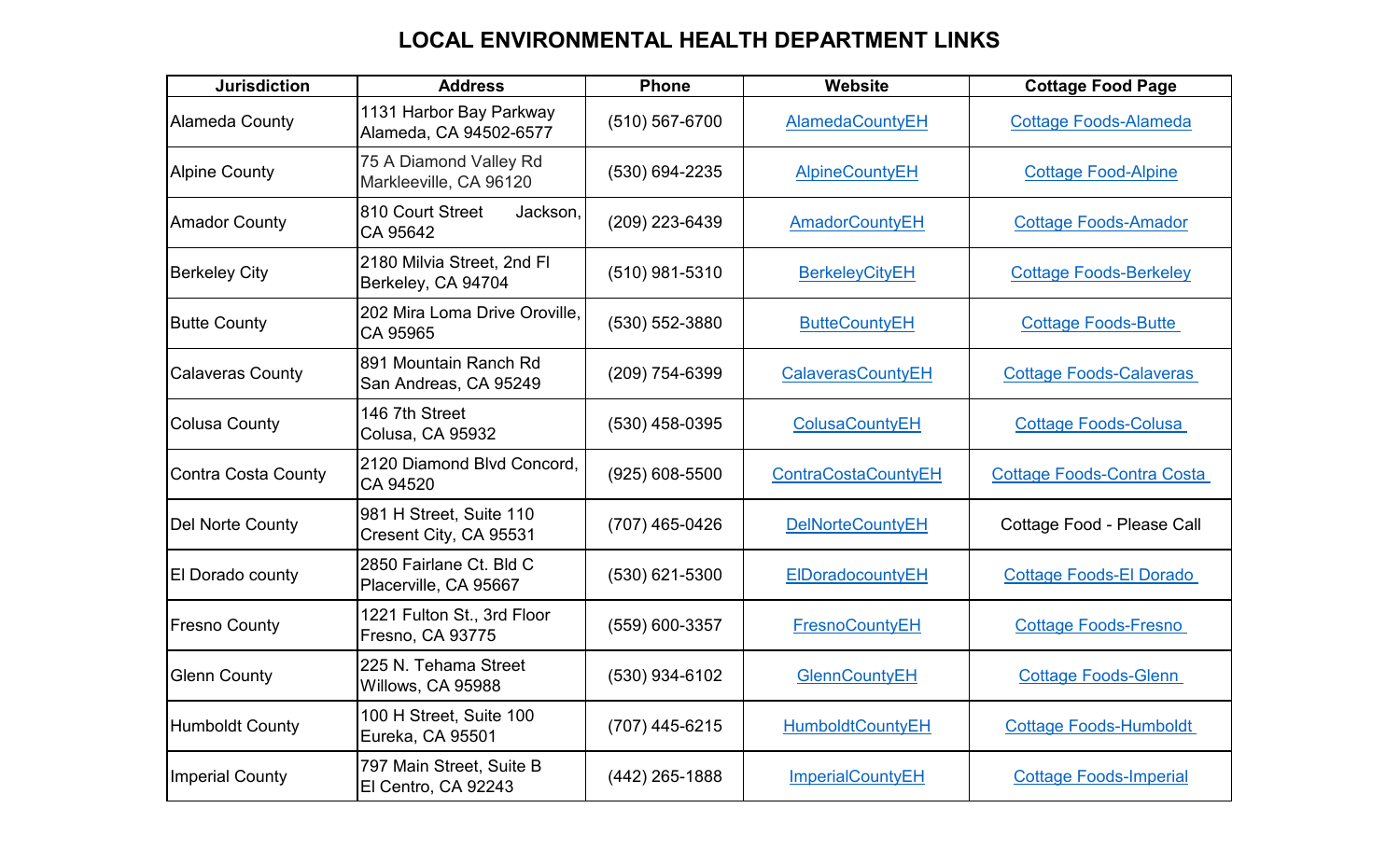| <b>Jurisdiction</b>       | <b>Address</b>                                     | <b>Phone</b>     | Website                  | <b>Cottage Food Page</b>         |
|---------------------------|----------------------------------------------------|------------------|--------------------------|----------------------------------|
| Inyo county               | 168 N. Edwards St<br>Independence, CA 93526        | (760) 878-0238   | InyocountyEH             | <b>Cottage Foods-Inyo</b>        |
| <b>Kern County</b>        | 2700 M Street<br>Bakersfield, CA 93301             | (661) 882-8740   | <b>KernCountyEH</b>      | <b>Cottage Foods-Kern</b>        |
| <b>King County</b>        | 330 Campus Drive<br>Hanford, CA 93230              | (559) 584-1441   | <b>KingCountyEH</b>      | <b>Cottage Foods-King</b>        |
| <b>Lake County</b>        | 922 Bevins Court<br>Lakeport,<br>CA 95453          | (707) 263-1164   | LakeCountyEH             | <b>Cottage Foods-Lake</b>        |
| <b>Lassen County</b>      | 1445 Pzul Bunyan Rd. B<br>Susanville, CA 96130     | (530) 251-8528   | LassenCountyEH           | <b>Cottage Foods-Lassen</b>      |
| Long Beach City           | 2525 Grand Ave, RM 220<br>Long Beach, CA 90815     | (562) 570-4132   | LongBeachCityEH          | <b>Cottage Foods-Long Beach</b>  |
| <b>Los Angeles County</b> | 5050 Commerce Drive<br>Baldwin Park, CA 91706      | (888) 700-9995   | LosAngelesCountyEH       | <b>Cottage Foods-Los Angeles</b> |
| <b>Madera County</b>      | 200 W 4th Street<br>Madera, CA 93637               | (559) 675-7823   | <b>MaderaCountyEH</b>    | <b>Cottage Foods-Madera</b>      |
| <b>Marin County</b>       | 3501 Civic Center Drive<br>San<br>Rafael, CA 94903 | $(415)$ 473-6550 | <b>MarinCountyEH</b>     | <b>Cottage Foods-Marin</b>       |
| Mariposa County           | 5100 Buillion Street<br>Mariposa, CA 95338         | (209) 966-2220   | <b>MariposaCountyEH</b>  | <b>Cottage Foods-Mariposa</b>    |
| <b>Mendocino County</b>   | 120 West Fir Street<br>Ft. Bragg, CA 95437         | (707) 961-2714   | <b>MendocinoCountyEH</b> | <b>Cottage Foods-Mendocino</b>   |
| <b>Merced County</b>      | 260 East 15th Street Merced,<br>CA 95341           | $(209)$ 381-1200 | <b>MercedCountyEH</b>    | <b>Cottage Foods-Merced</b>      |
| <b>Modoc County</b>       | 202 West 4th Street<br>Alturas, Ca 96101           | (530) 233-6310   | <b>ModocCountyEH</b>     | <b>Cottage Foods-Please Call</b> |
| <b>Mono County</b>        | 1290 Tavern Road<br>Mammoth Lakes, CA              | (760) 924-1830   | <b>MonoCountyEH</b>      | <b>Cottage Foods-Mono</b>        |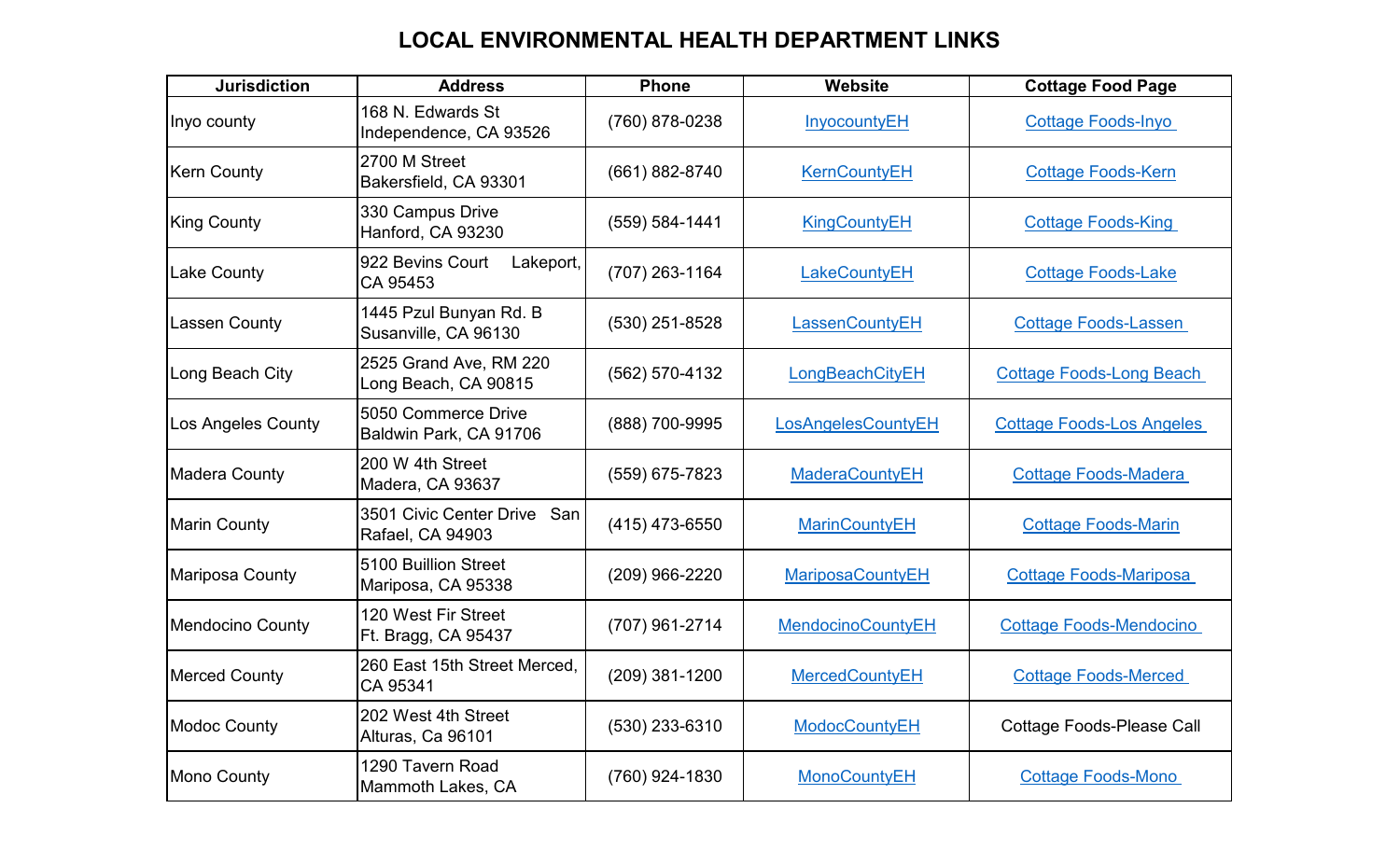| <b>Jurisdiction</b>            | <b>Address</b>                                      | <b>Phone</b>     | Website                      | <b>Cottage Food Page</b>            |
|--------------------------------|-----------------------------------------------------|------------------|------------------------------|-------------------------------------|
| <b>Monterey County</b>         | 1200 Aguajito Rd., Su 007<br>Monterey, CA 93940     | (831) 647-7654   | <b>MontereyCountyEH</b>      | <b>Cottage Foods-Monterey</b>       |
| Napa County                    | 1195 Third Street, 2nd FI<br>Napa, CA 94559         | (707) 253-4417   | <b>NapaCountyEH</b>          | <b>Cottage Foods-Napa</b>           |
| <b>Nevada County</b>           | 950 Maidu Ave., Su 170<br>Nevada City, CA 95959     | $(530)$ 265-1222 | <b>NevadaCountyEH</b>        | Cottage Foods-Nevada                |
| <b>Orange County</b>           | 1241 E. Dyer Rd., Su 120<br>Santa Ana, CA 92705     | $(714)$ 433-6000 | <b>OrangeCountyEH</b>        | <b>Cottage Foods-Orange</b>         |
| Pasadena City                  | 1845 N. Fair Oaks Ave<br>Pasadena, CA 91103         | (626) 744-6004   | PasadenaCityEH               | <b>Cottage Foods-Please Call</b>    |
| <b>Placer County</b>           | 3091 County Center Dr<br>Auburn, CA 95603           | $(530)$ 745-2300 | <b>PlacerCountyEH</b>        | <b>Cottage Foods-Placer</b>         |
| <b>Plumas County</b>           | 270 County Hospital Rd<br>Quincy, CA 95971          | (530) 283-6355   | <b>PlumasCountyEH</b>        | <b>Cottage Foods-Plumas</b>         |
| <b>Riverside County</b>        | 4065 County Circle Dr<br>Riverside, CA 92503        | (888) 722-4234   | <b>RiversideCountyEH</b>     | <b>Cottage Foods-Riverside</b>      |
| <b>Sacramento County</b>       | 11080 Wh. Rock., Su 200<br>Rancho Cordova, Ca 9567  | (916) 875-8484   | <b>SacramentoCountyEH</b>    | <b>Cottage Foods-Sacramento</b>     |
| <b>San Benito County</b>       | 351 Tres Pinos Rd C-1<br>Hollister, CA 95023        | (831) 636-4035   | <b>SanBenitoCountyEH</b>     | <b>Cottage Foods-Please Call</b>    |
| San Bernardino County          | 285 N Arrohead Ave, 2nd<br>San Bernardino, CA 9241  | (800) 422-2283   | <b>SanBernardinoCountyEH</b> | <b>Cottage Foods-San Bernardino</b> |
| San Diego County               | 5500 Overland Avenue<br>San Diego, CA 92123         | (800) 253-9933   | SanDiegoCountyEH             | <b>Cottage Foods-San Diego</b>      |
| San Francisco City /<br>County | 49 S Van Ness, Suite 600<br>San Francisco, CA 94103 | (415) 252-3800   | SanFranciscoCityCountyEH     | <b>Cottage Foods-San Francisco</b>  |
| San Joaquin County             | 1868 E Hazelton Ave<br>Stockton, CA 95205           | (209) 468-3420   | <b>SanJoaquinCountyEH</b>    | <b>Cottage Foods-San Joaquin</b>    |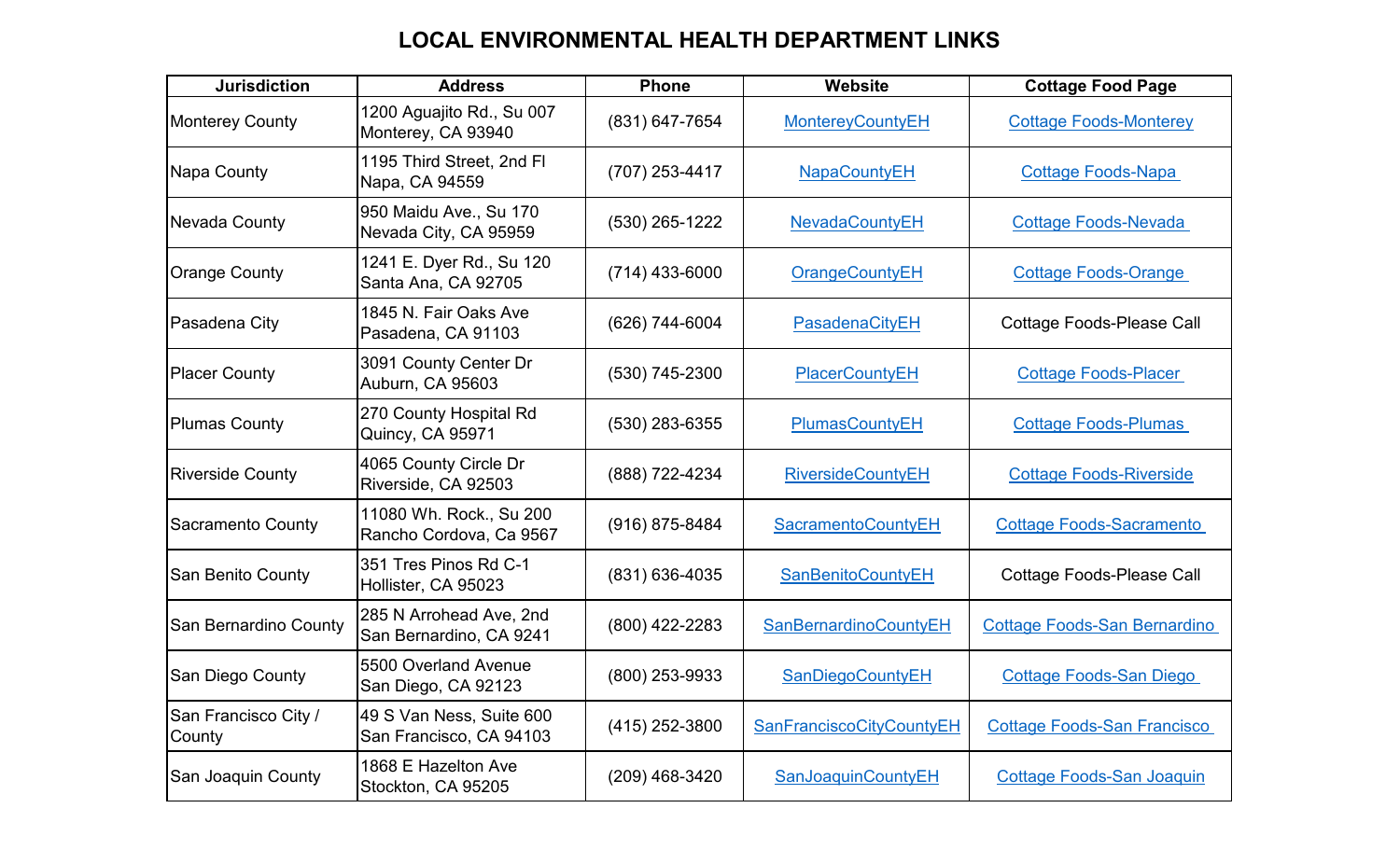| <b>Jurisdiction</b>      | <b>Address</b>                                    | <b>Phone</b>       | Website                     | <b>Cottage Food Page</b>             |
|--------------------------|---------------------------------------------------|--------------------|-----------------------------|--------------------------------------|
| San Luis Obispo County   | 1055 Monterey Street<br>San Luis Obispo, CA 93408 | (805) 781-5000     | SanLuisObispoCountyEH       | <b>Cottage Foods-San Luis Obispo</b> |
| <b>San Mateo County</b>  | 2000 Alameda delas Pulg<br>San Mateo, Ca 94403    | (650) 372-6200     | <b>SanMateoCountyEH</b>     | <b>Cottage Foods-San Meteo</b>       |
| Santa Barbara County     | 2125 Centerpointe Pkwy<br>Santa Maria, CA 93455   | $(805)$ 346-8460   | <b>SantaBarbaraCountyEH</b> | <b>Cottage Foods-Santa Barbara</b>   |
| Santa Clara County       | 1555 Berger Dr. bld 2 3rd<br>San Jose, CA 95122   | (408) 918-3400     | <b>SantaClaraCountyEH</b>   | <b>Cottage Foods-Santa Clara</b>     |
| <b>Santa Cruz County</b> | 701 Ocean Street 3rd flo<br>Santa Cruz, CA 95060  | (831) 454-2022     | <b>SantaCruzCountyEH</b>    | <b>Cottage Foods-Santa Cruz</b>      |
| <b>Shasta County</b>     | 1855 Placer Street<br>Redding, CA 96001           | $(530) 528 - 2850$ | <b>ShastaCountyEH</b>       | <b>Cottage Foods-Shasta</b>          |
| <b>Sierra County</b>     | 202 Front Street<br>Loyalton, CA 96118            | $(530)$ 933-6716   | <b>SierraCountyEH</b>       | <b>Cottage Foods-Sierra</b>          |
| <b>Siskiyou County</b>   | 806 South Main Street<br><b>Yreka, CA 96097</b>   | (530) 841-2100     | <b>SiskiyouCountyEH</b>     | <b>Cottage Foods-Siskiyou</b>        |
| <b>Solano County</b>     | 675 Texas St, Suite 5500<br>Fairfield, CA 94553   | (707) 784-6765     | SolanoCountyEH              | <b>Cottage Foods-Solano</b>          |
| Sonoma County            | 625 5th Street<br>Santa Rosa, CA 95404            | $(707)$ 565-6565   | SonomaCountyEH              | <b>Cottage Foods-Sonoma</b>          |
| <b>Stanislaus County</b> | 3800 Cornucopia Way<br>Modesto, CA 95358          | (209) 525-6700     | <b>StanislausCountyEH</b>   | <b>Cottage Foods-Stanislaus</b>      |
| Sutter county            | 1130 Civic Center Blvd Yuba<br>City, CA 95993     | (530) 822-7400     | <b>SutterCountyEH</b>       | <b>Cottage Foods-Sutter</b>          |
| <b>Tehema County</b>     | 633 Washington St. 36<br>Red Bluff, CA 96080      | (530) 527-6617     | <b>TehemaCountyEH</b>       | <b>Cottage Foods-Tehema</b>          |
| <b>Trinity County</b>    | 61 Airport Road Weaverville,<br>CA 96093          | (530) 623-1459     | <b>TrinityCountyEH</b>      | <b>Cottage Foods-Please Call</b>     |